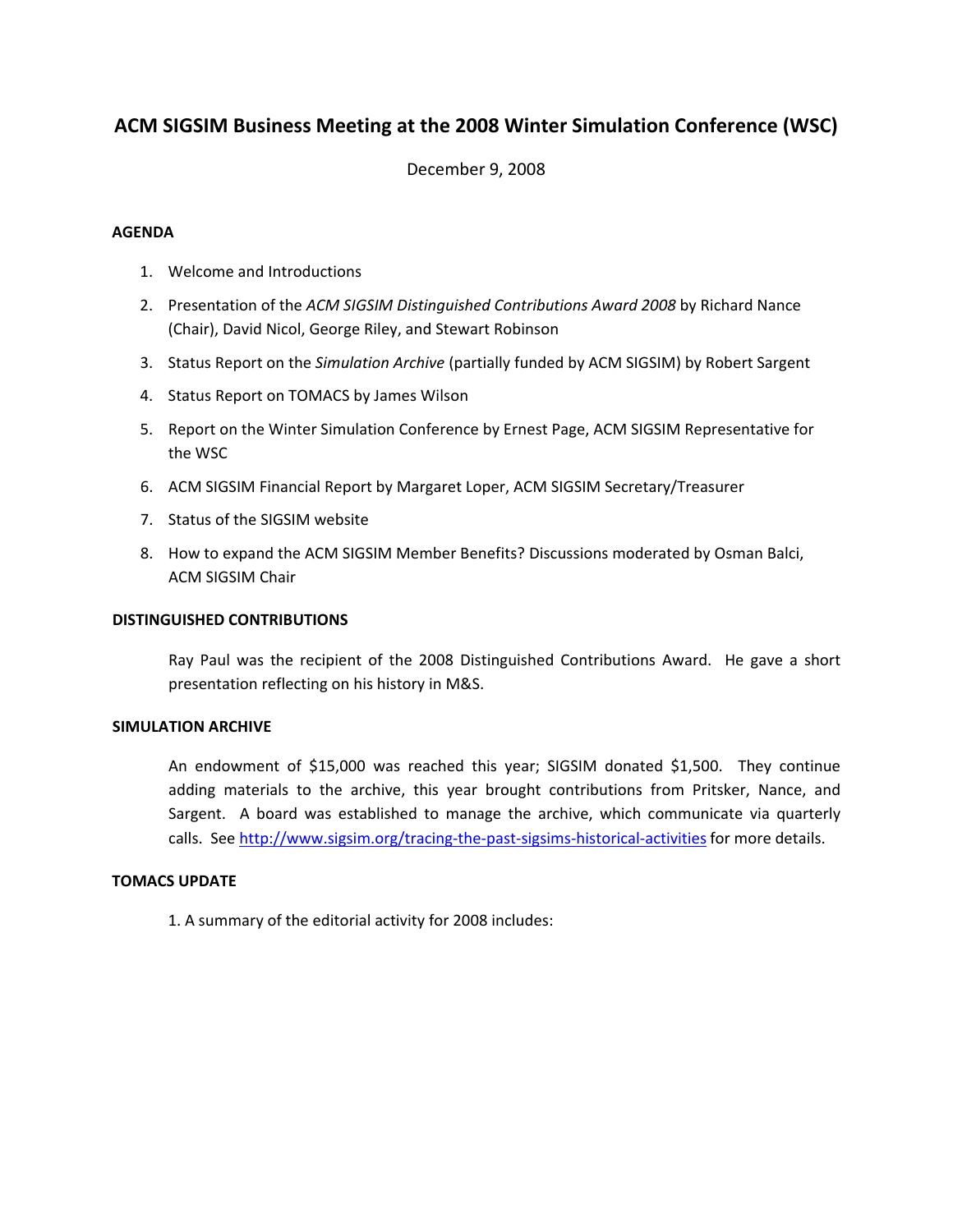| Submitted papers                   | 50       |
|------------------------------------|----------|
| Accepted papers                    | 21       |
| Rejected papers                    | 33       |
| Withdrawn papers                   | $\Omega$ |
| Papers in review                   | 15       |
| Papers in revision                 | 14       |
| Overall acceptance rate for 2008   | 38.9%    |
| Avg. first turnaround time (days)  | 86       |
| Avg. time to final decision (days) | 78       |

- 2. Status of recent issues:
- Special issue on INFORMS-SIM 2007 Workshop has 2 accepted papers; the coeditors are Steve Chick and Enver Yücesan.
- Special issue on Rare Event Simulation has deadline of December 15, 2008 for submission of papers. Coeditors are Gerardo Rubino and Bruno Tuffin.
- January 2009 issue (vol. 19, no. 1) will appear on time.
- All issues for 2009 (vol. 19) have been sent to ACM; thus the backlog is now a year.
- Beginning with vol. 19, no. 4, *TOMACS* will publish 5 papers per issue.
- January 2010 issue (vol. 20, no. 1) currently has 1 accepted paper.

3. The first impact for *TOMACS* will be computed in the spring of 2009, and *TOMACS* will make its formal appearance in the *Journal Citation Reports* in summer 2009.

4. Pres White (University of VA) joined the Editorial Board as Book Review Editor on January 1, 2008.

5. Kalyan Perumalla (Oak Ridge National Labs and Georgia Tech) joined the Editorial Board as an Associate Editor on July 1, 2008.

6. Rajive Bagrodia (UCLA) left the Editorial Board on July 1, 2008.

7. Jim Wilson's second (and final) term as Editor‐in‐Chief of *TOMACS* will end on January 21, 2010.

## **WSC REPORT**

By the terms of the Joint Sponsorship Agreement (JSA) executed between INFORMS, ACM, SCS and IIE in September 2008, the conference books will be closed on or before March 15 2009 (unlike in prior years where we have not closed the conference until the summer meeting of the conference board in June).

The preliminary conference report was given by the 2008 committee to the board on Sunday 7 December 2008. The conference was very well‐received by the attendees. The recent economic environment may have had a slight impact on conference attendance, but the final attendance was approx. 652, and the conference will show a slight surplus this year.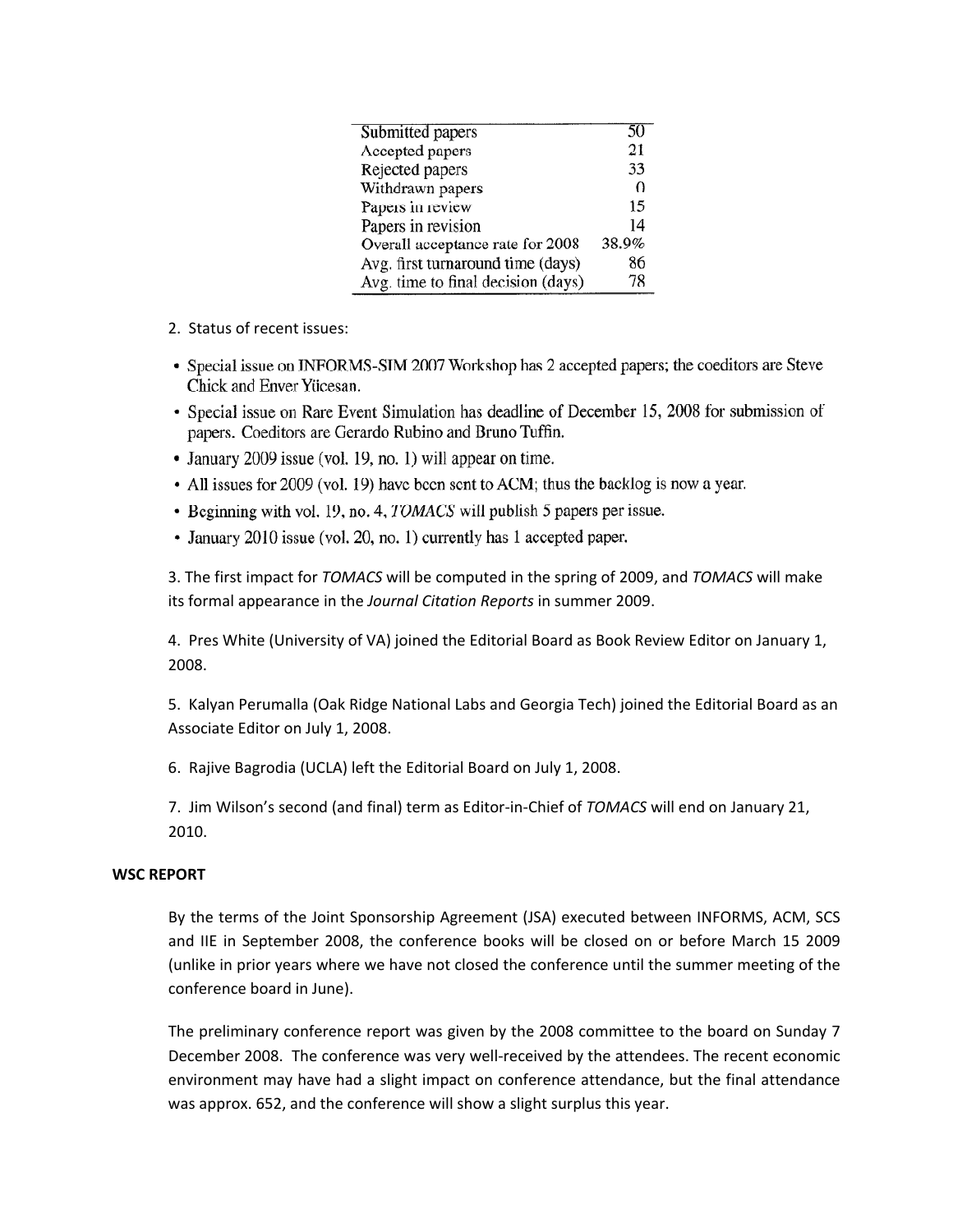Also, according to the terms of our new JSA, the WSC board will no longer be maintaining working capital sufficient to cover significant conference losses should they be incurred (a process the board began after 9/11/01). Going forward, the board will return to the practice of maintaining seed monies from the four sponsor societies in an amount minimally required to provide cash flow for the current conference. ACM's share of the current retained working capital is approx. \$40K. When the books are closed on WSC08, a check for this amount (less seed money for 2009) will be returned to ACM (on or about 15 March 2009).

Also, according to the new JSA, potential liabilities for WSC must be reported. The primary liabilities for WSC are potential penalties due to signed future hotel contracts. For a conference this size (600+ attendees, with 14+ parallel tracks), a significant lead time is required to identify future conference sites, and reserve hotel space. Currently, our contracting window is 4.5 years out. WSC conference management services are currently provided by INFORMS (we review our conference management service contract every three years; the current contract with INFORMS is through 1/1/2010). The WSC board asks INFORMS to provide an estimate of WSC liabilities twice a year (in June and Dec).

The board approved the execution of a contract with the Intercontinental Berlin for WSC 2012.

#### **FINANCIAL REPORT**

The slides from the financial management report can be found in Attachment A.

#### **SIGSIM WEBSITE**

We need more volunteers to fill positions for SIGSIM, for example a liaison with the simulation archive. Website has been improved, but still needs more work (see <http://www.sigsim.org/>).

#### **SERVICES**

Osman Balci presented an idea of creating an M&S Knowledge Repository for the purpose of providing high quality service to SIGSIM members to increase membership. A proposal is forthcoming.

Another idea presented include resurrecting the web seminar website from 1997; there were interesting interviews and presentation captured that may be of interest to the community. We could build on that idea by paying stipends to invited luminaries in order to capture an interview about their work and contributions to the body of M&S knowledge. This part of the website would be password protected for members.

The last idea presented was to capture the history of SIGSIM. This would include all past leadership, newsletters, and contributions that have been made. Ernie Page has collected some information on past leadership.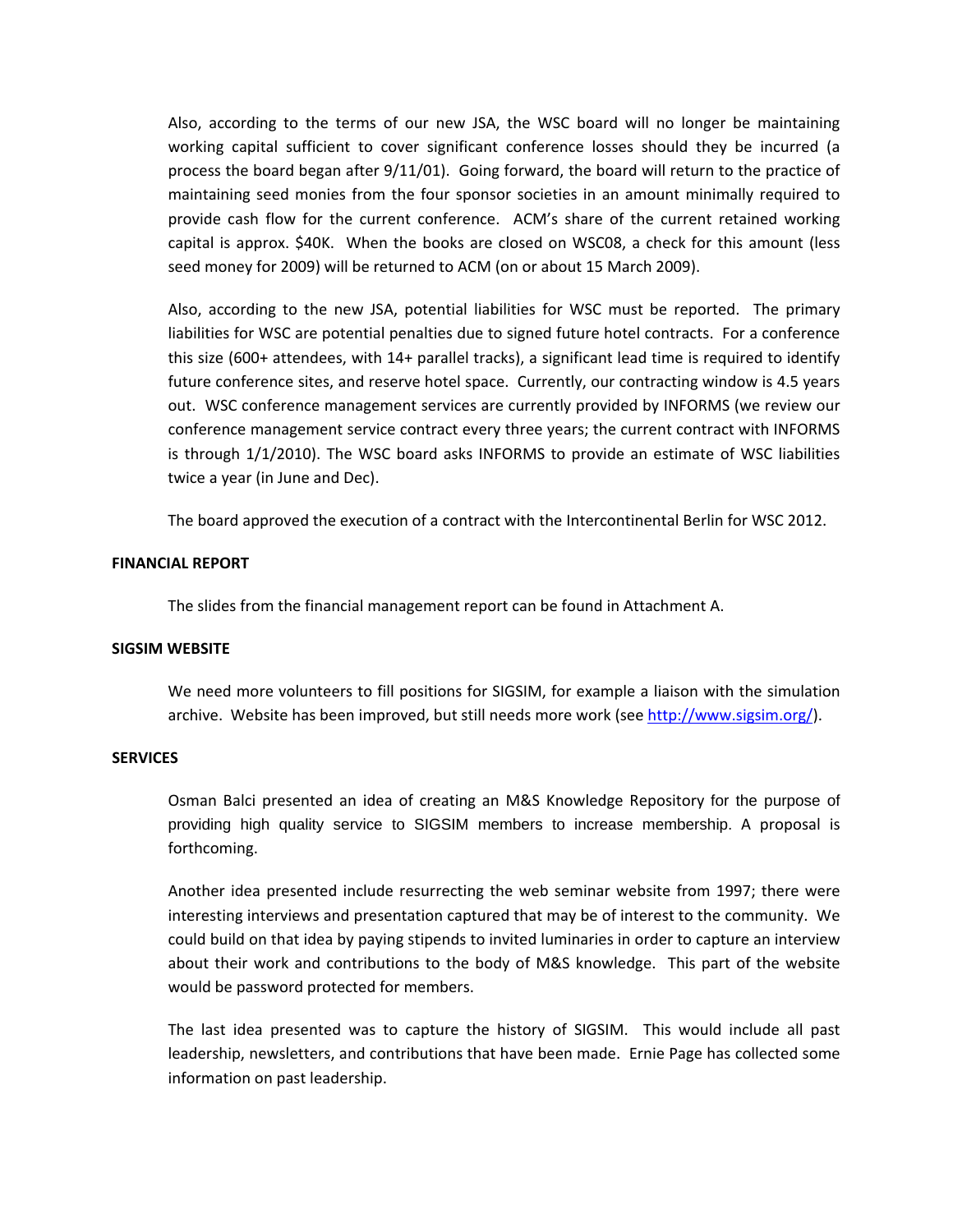## **ACTION ITEMS**

- Margaret Loper to find out membership trends across all ACM SIGs.
- Margaret Loper to find out what ACM does with our money; do we earn interest? Also, can we put \$100k in an endowment to generate interest income? If so, what mechanism can we use?
- Dick Nance will provide a description of the Distinguished Contributions Award to the ACM website.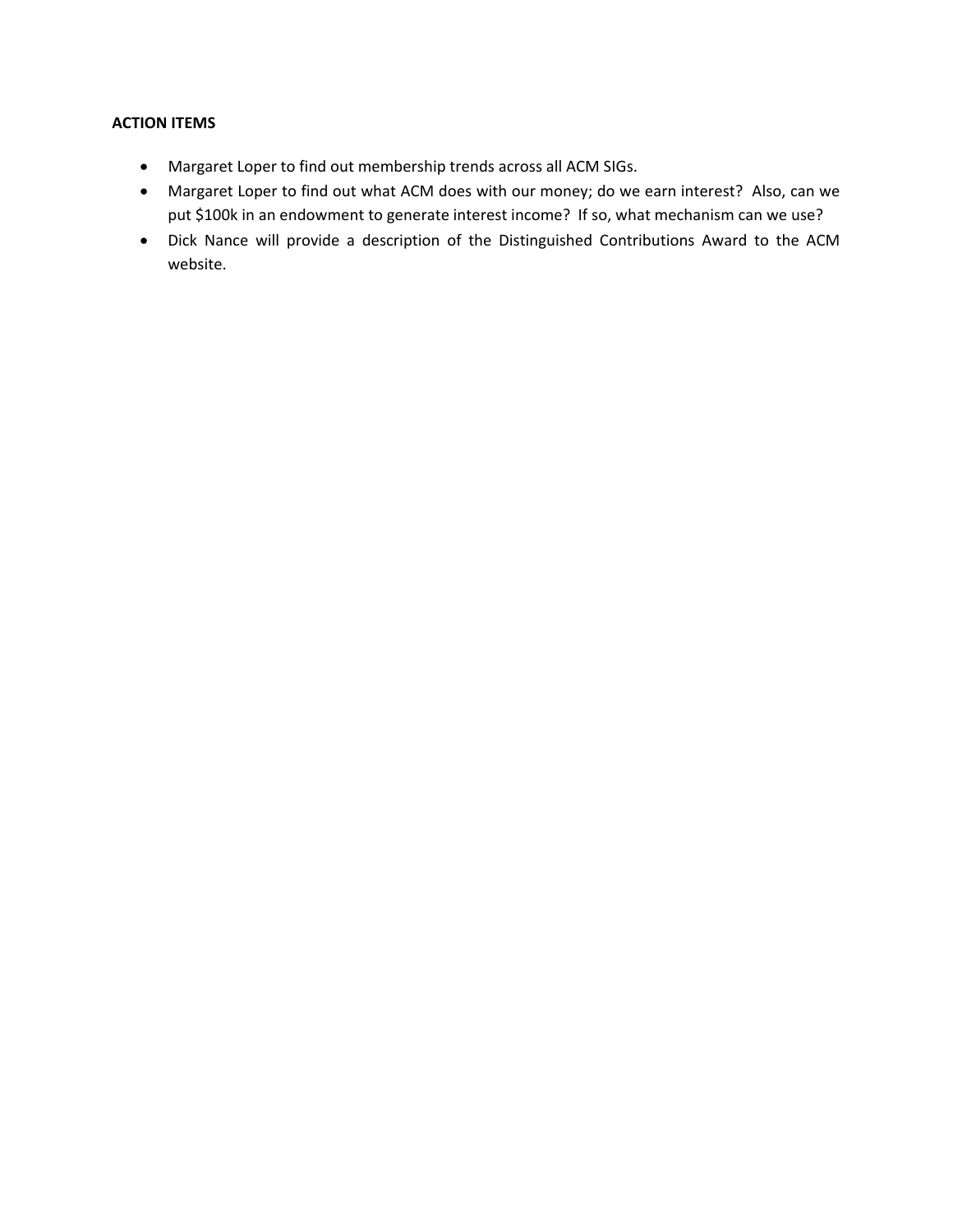# **Attachment A**

**SIGSIM Financial Report**

**Margaret L. Loper, SIGSIM Treasurer**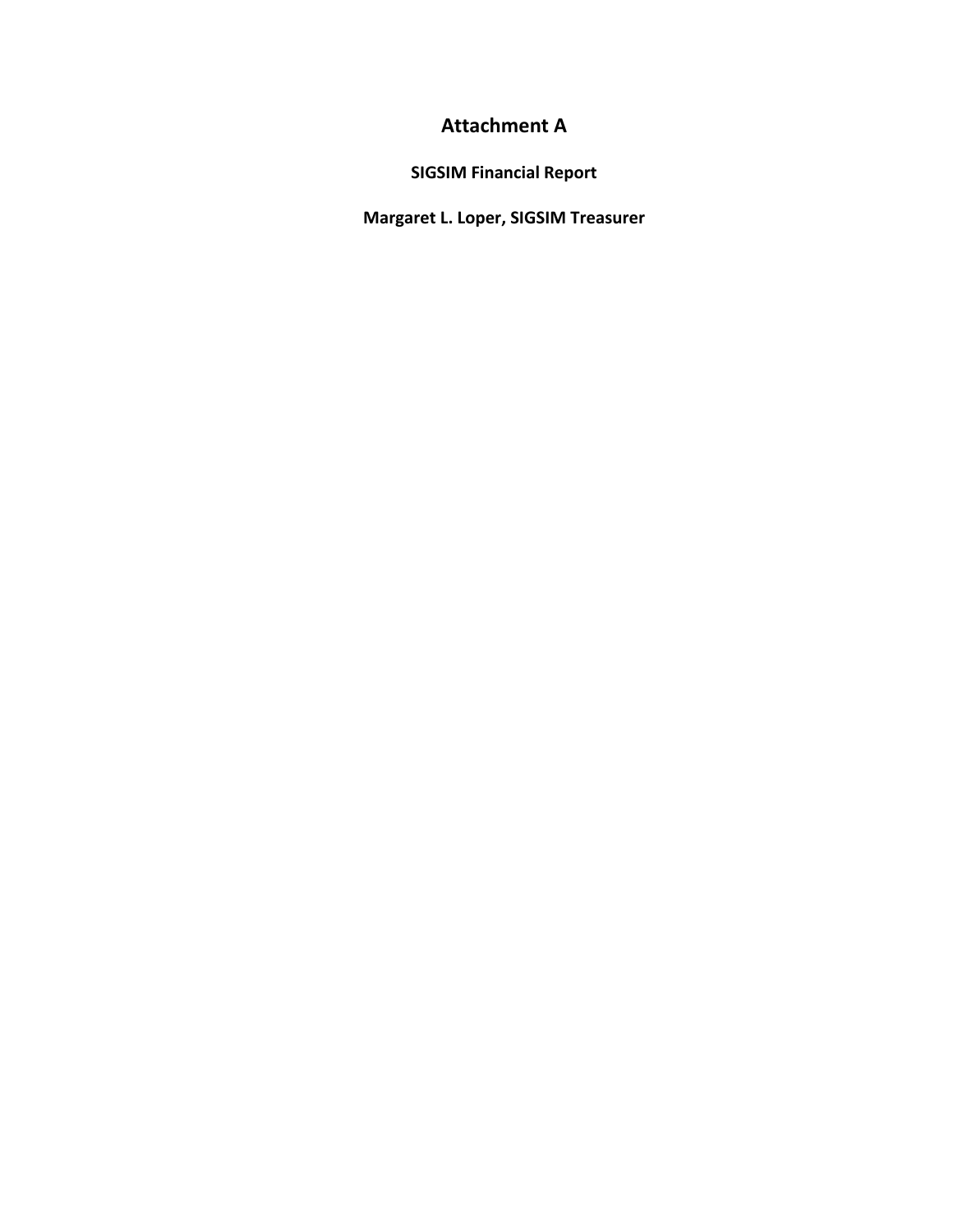12/31/2008



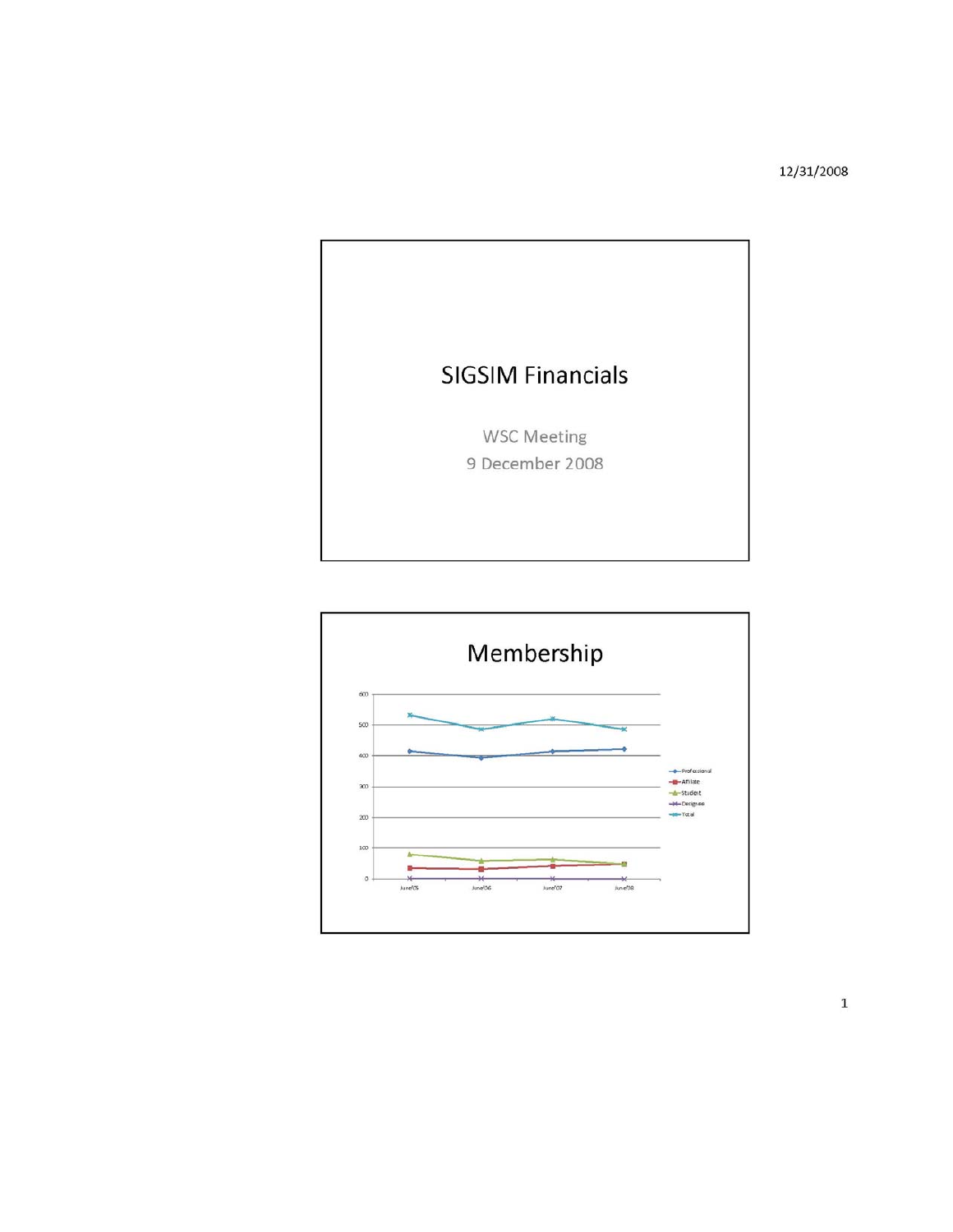12/31/2008



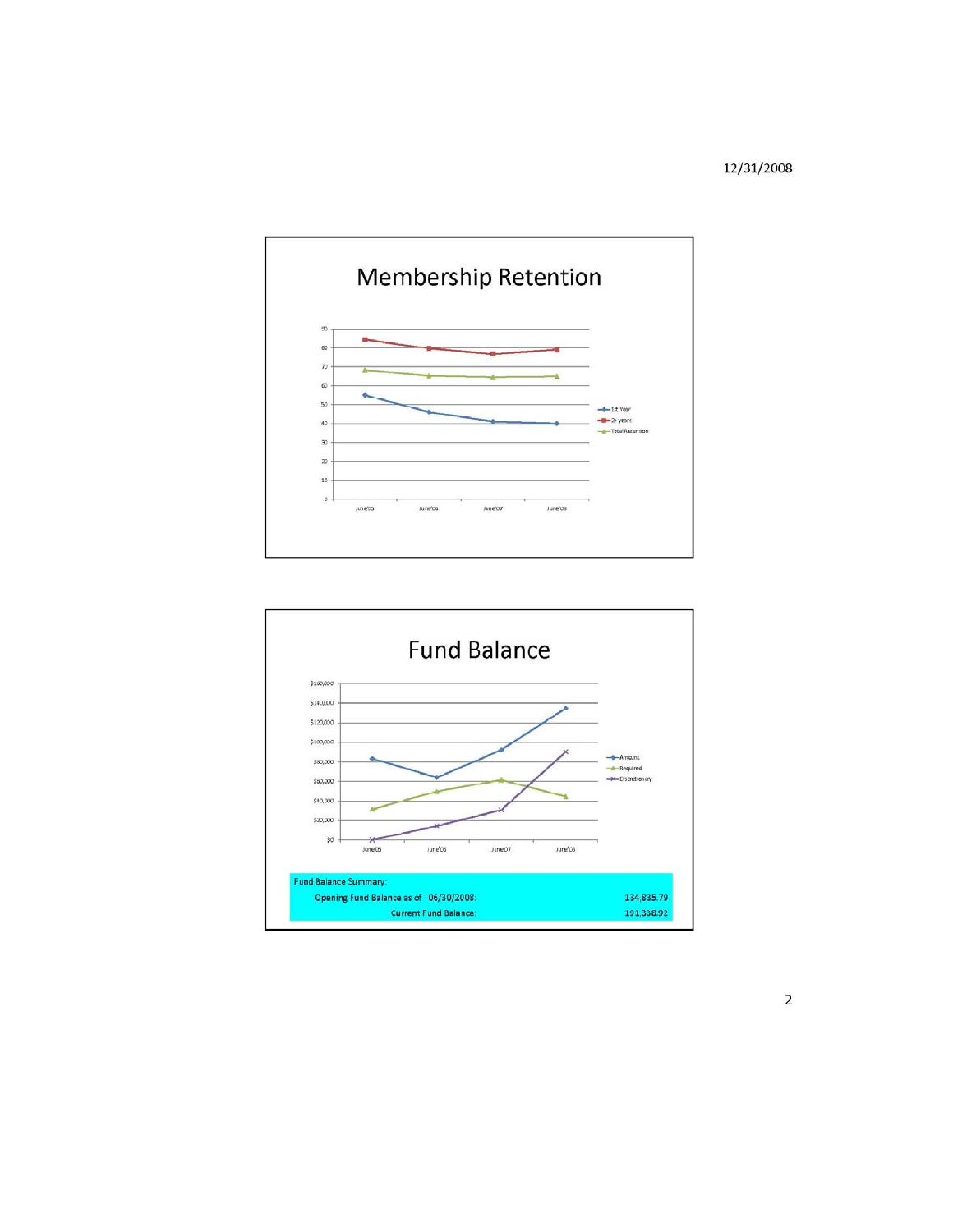# Notes on FMR

- · SIGs receive revenue from downloads of articles from sponsored conferences
- · SIGs are required to have a certain reserve, specifically 50% of operating expenses and 35 or 40% of conference expenses
- There is no limit on the amount of money a SIG can keep in their fund balance

# **Current FY Benefits**

- Doctoral Symposium (at WSC)
- SIGSIM Best Student Paper Award for Simulation in the **Computing Sciences (at WSC)**
- Distinguished Service Award
- Proceedings (mailed to each SIGSIM member)
	- Proceedings from the Annual Winter Simulation Conference
	- Proceedings from the Annual Parallel and Distributed Workshop
- ACM Digital Library Content Access - (on-line access for duration of active SIGSIM membership)